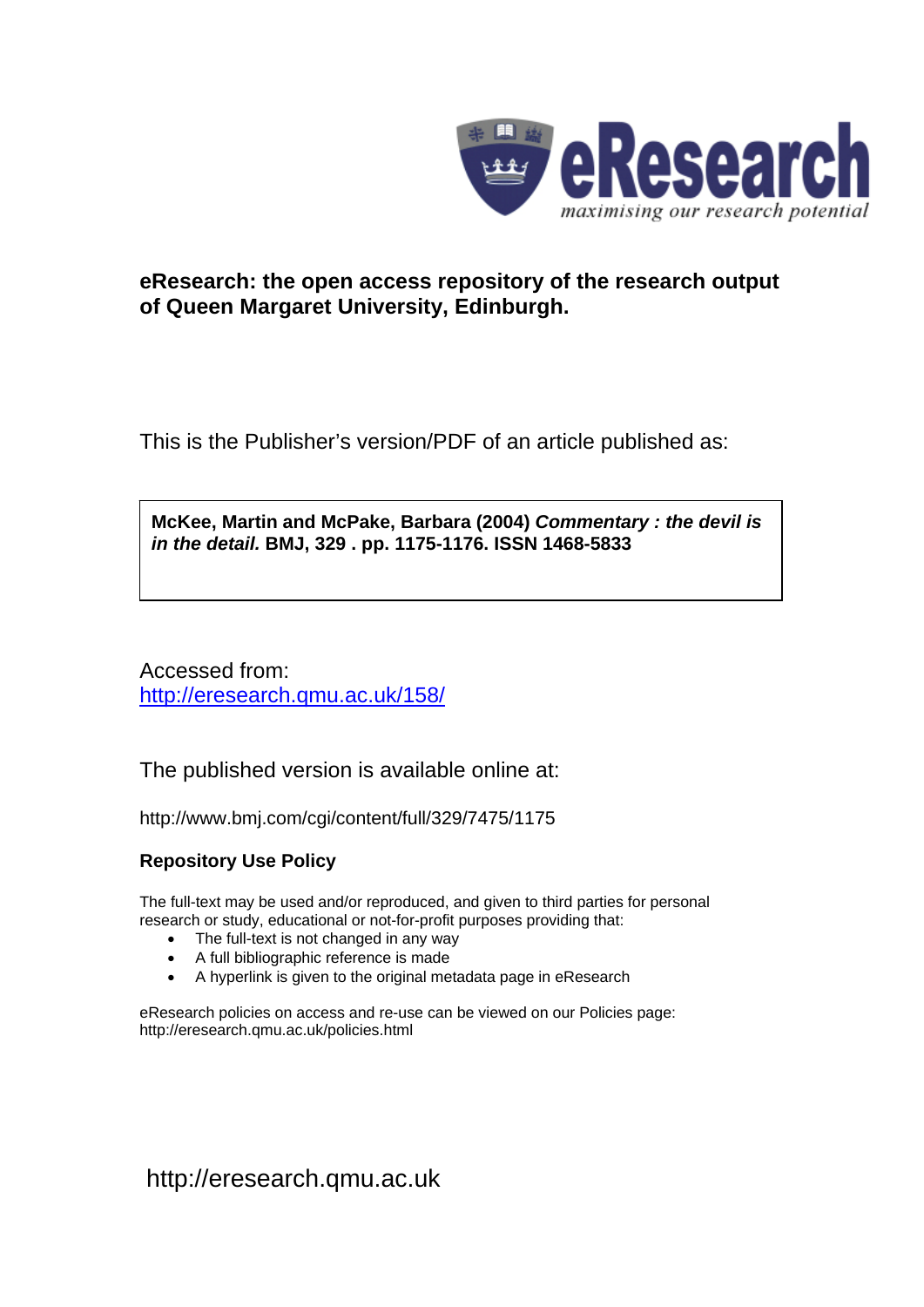health reform strategies. Besides, the effect of AIDS on infant mortality is not significant.19 Furthermore, other countries that are also experiencing a protracted civil war, such as Sri Lanka, have maintained good social welfare through a non-market based health system.<sup>20</sup>

### **What can be learnt from the market reform experience?**

Several lessons can be learnt from the market reform experiment. Firstly, market economic principles are good for generating wealth but poor at improving health and social welfare. Secondly, to carry out genuine health sector reforms based on agreed health objectives, the health reforms must be disentangled from market based economic reforms. In particular, governments must guarantee social security and essential health services to all. This means macroeconomic variables should be manipulated to facilitate the attainment of social welfare targets without jeopardising economic growth. This is possible, as countries such as Costa Rica and Sri Lanka have shown. $2<sup>0</sup>$ 

Thirdly, the market philosophy, which is based on greed and the accumulation of profit, cannot be the proper basis for maximising welfare. Instead, the principles of solidarity and compassion should provide the basis for social welfare. The study of how to achieve maximum health within a given economy should be developed as a separate discipline from market based health economics, which is primarily concerned with minimisation of spending. Fourthly, aid and technical assistance to poor countries must be given and managed in a way that ensures a positive effect on health and social welfare. In the long run, poor countries such as Uganda should adopt a universal health and welfare framework, which they must increasingly finance from internal sources. Lastly, health and welfare must be assessed by using genuine indicators that comprehensively measure the reality of people's lives.

Competing interests: None declared.

- 1 World Bank. *World development report: investing in health*. Oxford: Oxford University Press, 1993.
- 2 World Bank. *Staff appraisal report: district health services pilot and demonstration project*. Washington, DC: World Bank, 1994.

### **Summary points**

Donor agencies increasingly require market based health reforms before giving grants to developing countries

In Uganda market reforms have not improved health care

Inequity in access to health care has increased and important health indicators have worsened

More emphasis needs to placed on social welfare

- 3 Government of Uganda. *Status of emergency obstetric care (EMOC) in Uganda. A national needs assessment of EMOC indicators*. Kampala: Ministry of Health, 2003.
- 4 Okuonzi SA, Birungi H. Are lessons from the education sector applicable to health sector reforms? The case of Uganda. *Int Health Planning Manage* 2000;15:201-19.
- 5 Government of Uganda. *Mid-term review report of the health sector strategic plan*. Kampala: Ministry of Health, 2003. 6 Kiyonga C. Policy statement: abolition of user-charges and introduction
- of a dual system. *Uganda Health Bull* 2001;7:No 2.
- 
- 7 Deininger K, Mpuga P. *Economic and welfare impact of the abolition of health* user *fees: evidence from Uganda*. Washington, DC: World Bank, 2004.<br>8 Brownbridge M. Financing the millennium development goals: is more pu healthpolicy/vol2.html
- 9 Uganda Bureau of Statistics, Macro International. *Uganda demographic and health survey 2000-2001.* Claverton, MD: UBOS, ORC Macro, 2001.
- 10 Government of Uganda. *Poverty eradication action plan: draft*. Kampala: Ministry of Finance, Planning and Economic Development, 2004.
- 11 Government of Uganda. *Background to the budget for financial year 2004/2005*. Kampala: Ministry of Finance, Planning and Economic Development, 2004. 12 Ocom F. Quality of care in Mukono district—Uganda [Dissertation for
- MSc in public health]. Kampala: Makerere University, 1997. 13 Jitta J. *Quality of care in Uganda health services in health care systems in Africa*.
- Copenhagen: University of Copenhagen, Enreca Health Network,1998:35-47.
- 14 Chen S, Ravalllion M. *How have the poorest fared since the early 1980s*? Washington DC: World Bank, 2004.
- 15 Ravallion M. *Competing concepts of inequity in the globalization debate*. Wash-ington DC: World Bank, 2004.
- 16 Lindelow M. *Sometimes more equal than others:How health inequalities depend on the choice of welfare indicators*. Washington, DC: World Bank, Centre for Study of African Economies, Oxford University, 2004.
- 17 Stigliz J. *Globalization and its discontents*. London: Penguin Books, 2002.
- 18 Government of Uganda. *Uganda national HIV and AIDS policy: draft*. Kam-pala: Uganda AIDS Commission, 2004. 19 Adetunji J. Trends in child mortality rates and the HIV/AIDS epidemic.
- *Bull World Health Organ* 2000;78:1002-6. 20 Abel-Smith B. *An introduction to health: policy, planning and financing*. London: Longman, 1994.

## **Commentary: the devil is in the detail**

Martin McKee, Barbara McPake

Okuonzi argues that the introduction of market reforms, into the Ugandan health system has been a failure.<sup>1</sup> However, health systems are extremely complex and, as the debate about the British internal market shows, attribution of cause and effect is far from easy. The situation in Uganda is equally complex, with reforms taking place against a background of regional conflict, growing inequalities, and changes in other sectors. Furthermore, while Okuonzi focuses on hospitals, it is equally important to look at primary care, which the Ugandan reforms have sought to strengthen.

**BMJ** VOLUME 329 13 NOVEMBER 2004 bmj.com 1175

Can we gain insights about market reforms from other low and middle income countries? It is important to distinguish between reforms directed at funding and those directed at delivery of care. Many policies aimed at funding, such as user fees, increase the economic burden on families. This can deter them from seeking necessary care and increases the risk of impoverishment from expenditure on catastrophic illness,<sup>2</sup> as is now happening in China.<sup>w1</sup>

References w1-w6 are on bmj.com

School of Hygiene and Tropical Medicine, London WC1E 7HT Martin McKee *professor of European public health* continued over

European Centre on Health of Societies in Transition, London